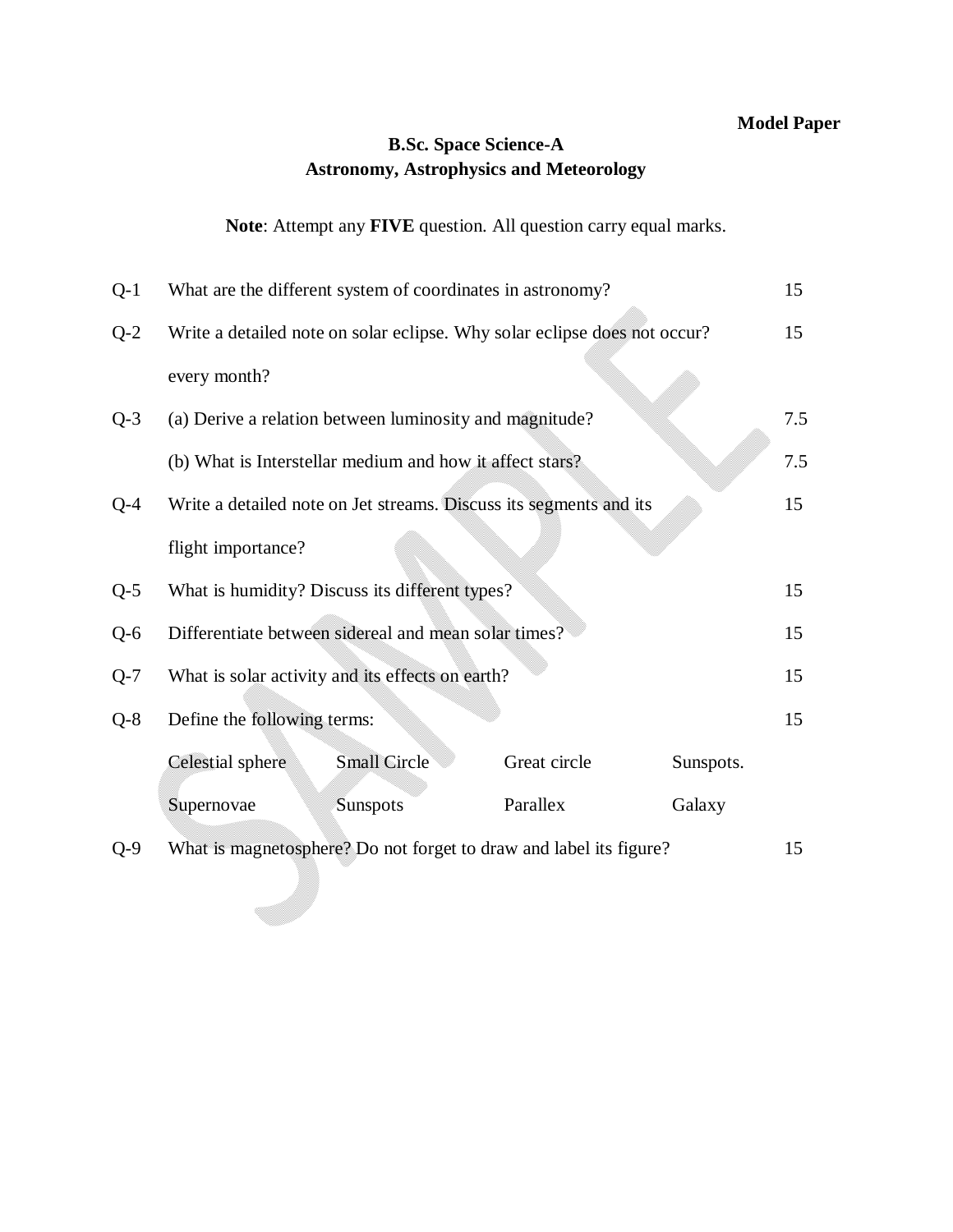#### **B.Sc. Space Science-B**

### **Astronomy, Atmospheric Physics and Space Science**

### **Note**: Attempt any **FIVE** question. All question carry equal marks

| $Q-1$ | What is the composition of dry air? What is environmental lapse rate?  |     |
|-------|------------------------------------------------------------------------|-----|
|       | Also discuss difference modes of heart transfer?                       |     |
| $Q-2$ | Discuss in detail Tephigram?                                           | 15  |
| $Q-3$ | (a) What is Ionosphere and its layers?                                 | 7.5 |
|       | (b) Briefly discuss sunspot activity?                                  | 7.5 |
| Q-4   | Discuss in detail the cloud classification?                            | 15  |
| $Q-5$ | Discuss different applications of remote sensing technology?           | 15  |
| $Q-6$ | Differentiate between aerial and satellite remote sensing?             | 15  |
| $Q-7$ | Write a detailed note on the working of multistage rocket?             | 15  |
| $Q-8$ | How a satellite is launched and injected into its orbit?               | 15  |
|       | Write down all the maneuvers?                                          |     |
| $Q-9$ | (a) Discuss the principle of rocket?                                   | 7.5 |
|       | (b) Write advantages and disadvantages of solid and liquid propellant? | 7.5 |
|       |                                                                        |     |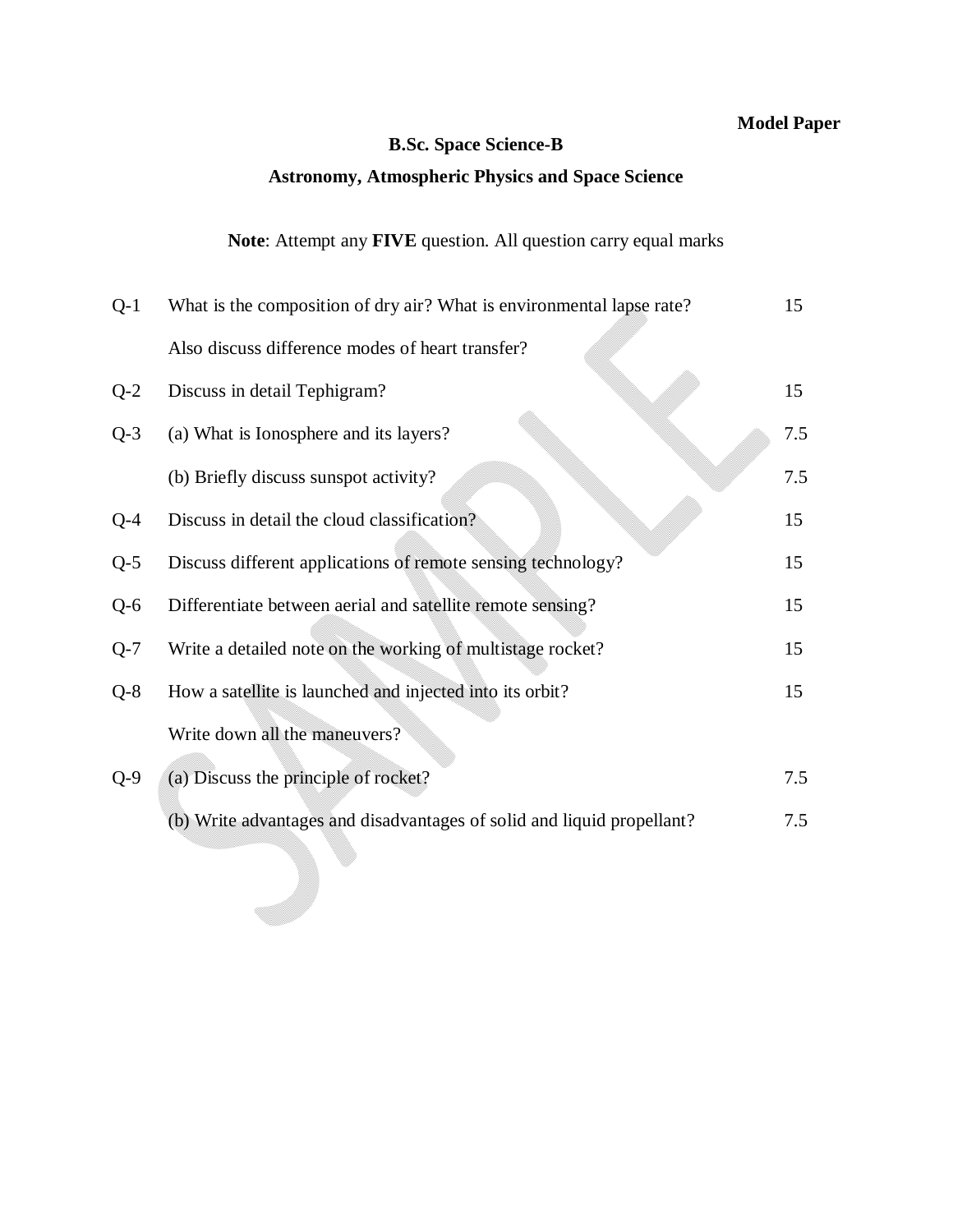## **B.Sc. Space Science-C Practical**

## **Note**: Attempt any **TWO** Practical. All carry equal marks

| $O-1$ | Draw constellations and identify the stars in it?                            |      |
|-------|------------------------------------------------------------------------------|------|
| $O-2$ | Describe the use of telescope and how sunspots can be measured by telescope? | - 10 |
| $O-3$ | To determine the precise time of sunrise on a given date and place?          | 10   |
| $O-4$ | To determine the vertical distance between two points by means of sextant?   | 10   |